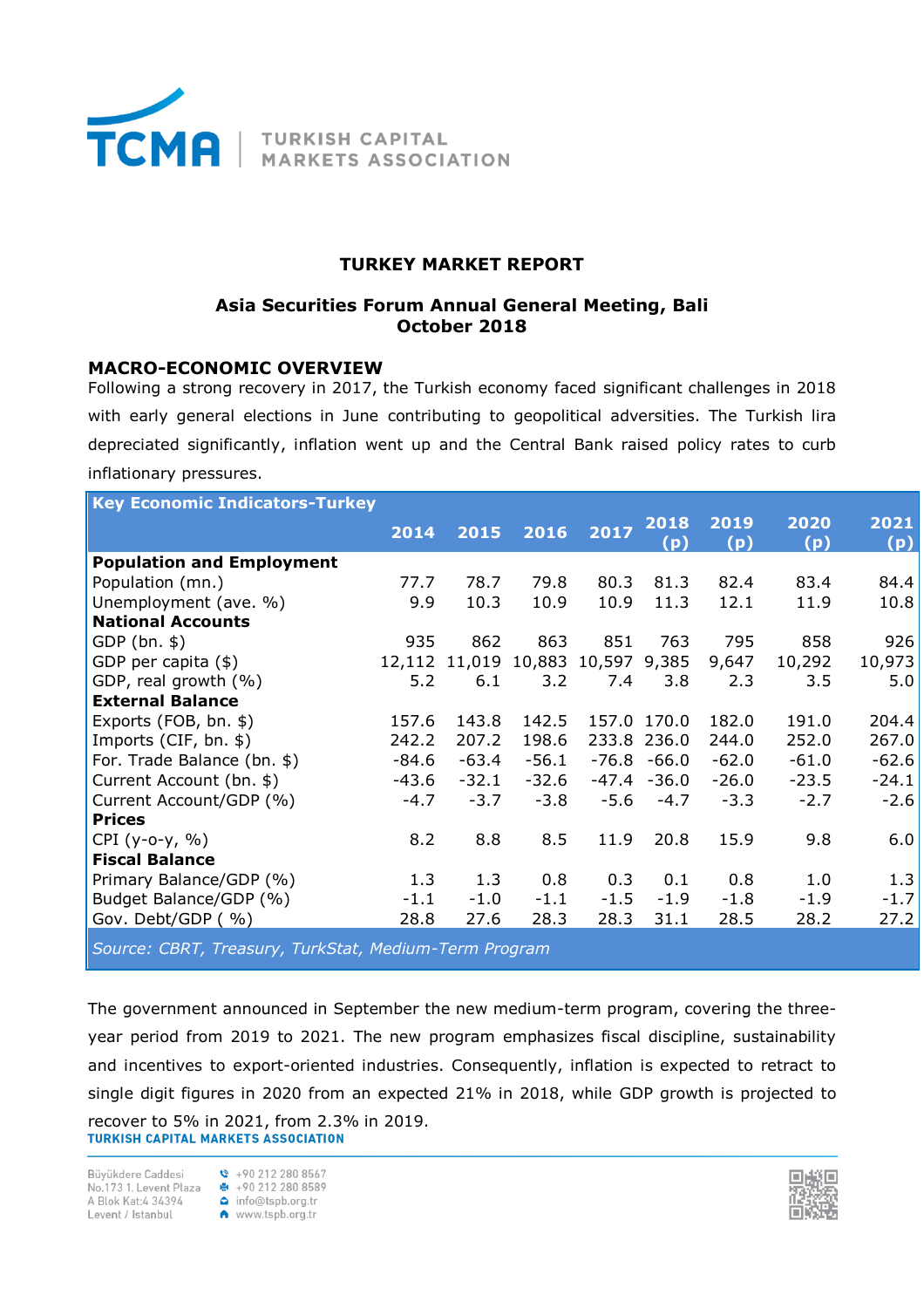

# **CAPITAL MARKET DEVELOPMENTS**

BIST-100 Index, Borsa Istanbul's main index, fell by 16% in the first six months of 2018. The steep plunge of roughly 60% in the value of Turkish Lira vis-à-vis the USD along with the significant rise in the interest rates put downside pressure on the Turkish equity market.

Since 2015, IPOs have been relatively few and far in between in the Turkish Capital Markets. In 2018, 9 companies successfully launched IPOs, raising TRY 5.5 billion. The primary reason behind the companies' tendency to raise capital through the public market is the record levels the Turkish equity market reached in the first few months of 2018.

Turkish companies have historically relied on bank loans for financing needs however since 2012, companies started to turn to capital markets to diversify their funding portfolio. The number and volume of corporate bond issues continue to climb although a few Turkish issuers have recently defaulted on their debt obligations.

In the first half of 2018, the brokerage firms' aggregate profits increased by 80% year-on-year to TL 695 million. Brokerage revenues, constituting the bulk of the revenue for brokerage firms, rose by 18% to TRY 853 million with rising trading volumes. TRY 601 million of these comprised of commissions on stock trading, while the industry generated TRY 136 million from leveraged transactions in 1H2018, a significant decrease from last year's figure of TL 195 million following Capital Market Board's strict regulatory changes.

With the growth of pension funds, assets managed by asset management firms increased by TRY 28 billion in 1H2018 reaching TRY 168 million. In addition to the existing voluntary private pension system, an auto-enrolment retirement scheme was introduced by the Turkish government to gradually include every wage earner in Turkey under the age of 45 with the intent to boost domestic savings and provide additional income to participants upon retirement. Since its inception in January 2017, the system added +5 million participants and generated an additional AUM of TL 3.7 billion for the asset management firms.

#### **TURKISH CAPITAL MARKETS ASSOCIATION**

Büvükdere Caddesi No.173 1. Levent Plaza <br>  $\bullet$  +90 212 280 8589<br>
A Blok Kat:4 34394 <br>
Levent / Istanbul <br>
A www.tspb.org.tr

 $\binom{8}{1}$  +90 212 280 8567

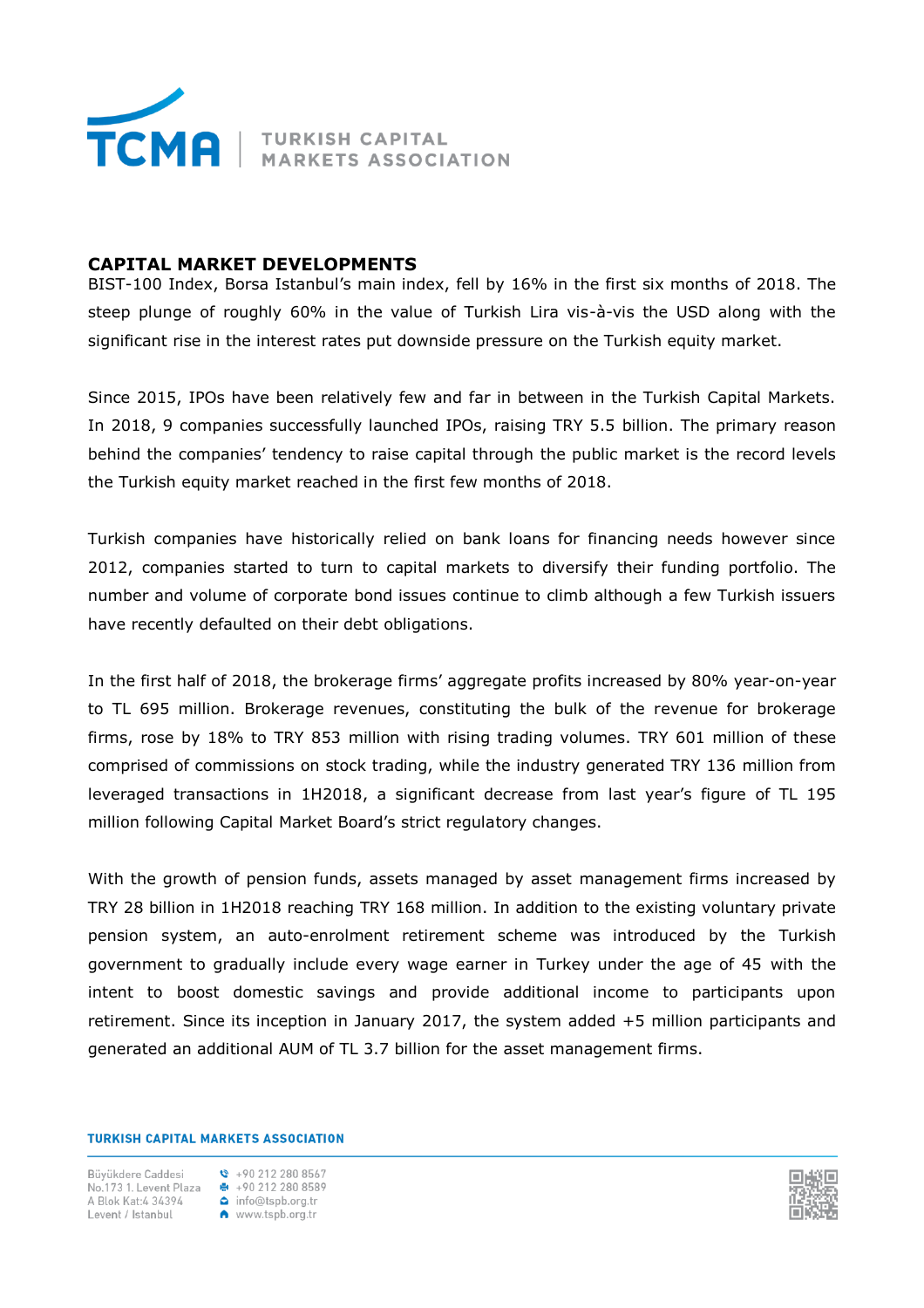

| <b>Capital Markets Factsheet</b>               |           |                |           |           |           |
|------------------------------------------------|-----------|----------------|-----------|-----------|-----------|
|                                                | 2014      | 2015           | 2016      | 2017      | 2018/06   |
| <b>Breakdown of Financial Assets (Mn TL)</b>   | 1,856,130 | 1,994,474      | 2,327,230 | 2,800,196 | 2,967,605 |
| Residents                                      | 1,510,353 | 1,665,504      | 1,976,695 | 2,313,343 | 2,502,678 |
| Non-Residents                                  | 345,778   | 328,970        | 350,536   | 486,853   | 464,928   |
| <b>Market Capitalisation (Million TL)</b>      | 609,493   | 554,884        | 614,069   | 873,246   | 786,463   |
| No. of Securities on the Borsa İstanbul        | 413       | 430            | 414       | 411       | 416       |
| National Mkt, REITs and Venture Capital IT     | 254       |                |           |           |           |
| 2nd National, Watchlist, ECM and Free TP       | 159       |                |           |           |           |
| <b>BIST Star</b>                               |           | 117            | 120       | 130       | 145       |
| <b>BIST Main</b>                               |           | 184            | 169       | 159       | 153       |
| Other                                          |           | 129            | 125       | 122       | 118       |
| <b>Trading Volume (Billion TL, Cumulative)</b> |           |                |           |           |           |
| <b>Stock Market</b>                            | 864       | 1,022          | 1,012     | 1,468     | 972       |
| Fixed Income Market (market + OTC)             | 673       | 523            | 661       | 619       | 348       |
| Repo-Reverse Repo Market (market + OTC)        | 8,021     | 10,611         | 11,553    | 4,733     | 1,159     |
| Takasbank Money Market*                        |           | 257            | 428       | 609       | 423       |
| <b>Futures Market</b>                          | 435       | 566            | 580       | 829       | 672       |
| <b>Options Market</b>                          | 1.1       | 7.6            | 27.1      | 38.6      | 18.2      |
| Precious Metals Market                         |           | 26.4           | 30.4      | 67.6      | 28.9      |
| <b>Forex Trading (Billion TL, Cumulative)</b>  | 7,693     | 17,005         | 21,850    | 8,578     | 3,921     |
| Customer                                       | 4,353     | 9,546          | 12,245    | 4,667     | 2,152     |
| Liquidity Provider                             | 3,340     | 7,459          | 9,604     | 3,912     | 1,769     |
| <b>Initial Public Offerings (Cumulative)</b>   |           |                |           |           |           |
| No. of Companies (inc. ECM)                    | 12        | 4              | 1         | 3         | 7         |
| IPO Size - Companies (Mn. TL)                  | 695       | 44             | 37        | 1,254     | 5,419     |
| No. of Inv. Trusts (inc. REITs and Vent.Cap.)  | 1         | $\overline{2}$ | 1         | 0         | 2         |
| IPO Size - Inv. Trusts (Mn. TL)                | 19        | 75             | 306       | 0         | 64        |
| No. of ETFs                                    | 0         | 0              | 0         | 0         | 0         |
| IPO Size - ETFs (Mn. TL)                       | 0         | 0              | 0         | 0         | 0         |
| No. of Private Bonds/Bills                     | 508       | 622            | 760       | 1,212     | 727       |
| IPO Size - Private Bonds/Bills (Mn. TL)        | 66,358    | 79,618         | 90,148    | 129,455   | 81,553    |
| <b>Institutional Investors (Million TL)</b>    | 94,359    | 108,170        | 129,635   | 168,706   | 168,930   |
| <b>Mutual Funds</b>                            | 33,315    | 37,186         | 43,755    | 59,283    | 61,435    |
| Pension Funds                                  | 37,771    | 47,918         | 58,439    | 79,543    | 83,197    |
| <b>Investment Trusts</b>                       | 283       | 269            | 341       | 360       | 288       |
| Real Estate Investment Trusts                  | 21,538    | 21,465         | 25,878    | 26,924    | 22,494    |
| Venture Capital Companies                      | 1,452     | 1,331          | 1,222     | 2,595     | 1,515     |
| <b>Equity Index</b>                            |           |                |           |           |           |
| <b>BIST-100</b>                                | 85,721    | 71,727         | 78,139    | 115,333   | 96,952    |
| BIST-100 (Period High)                         | 86,234    | 91,260         | 86,344    | 115,333   | 120,845   |
| BIST-100 (Period Low)                          | 61,189    | 69,309         | 68,568    | 76,144    | 89,571    |
| <b>Foreign Investors in Equity Market</b>      |           |                |           |           |           |
| Equity Trading Volume (Cumulative, mn. \$)     | 160,810   | 167,426        | 169,346   | 198,737   | 131,770   |
| Share in Total Equity Trading Volume           | 20%       | 22%            | 25%       | 25%       | 28%       |
| Source: BRSA, Borsa Istanbul, CBRT, CRA, TCMA  |           |                |           |           |           |

### **TURKISH CAPITAL MARKETS ASSOCIATION**

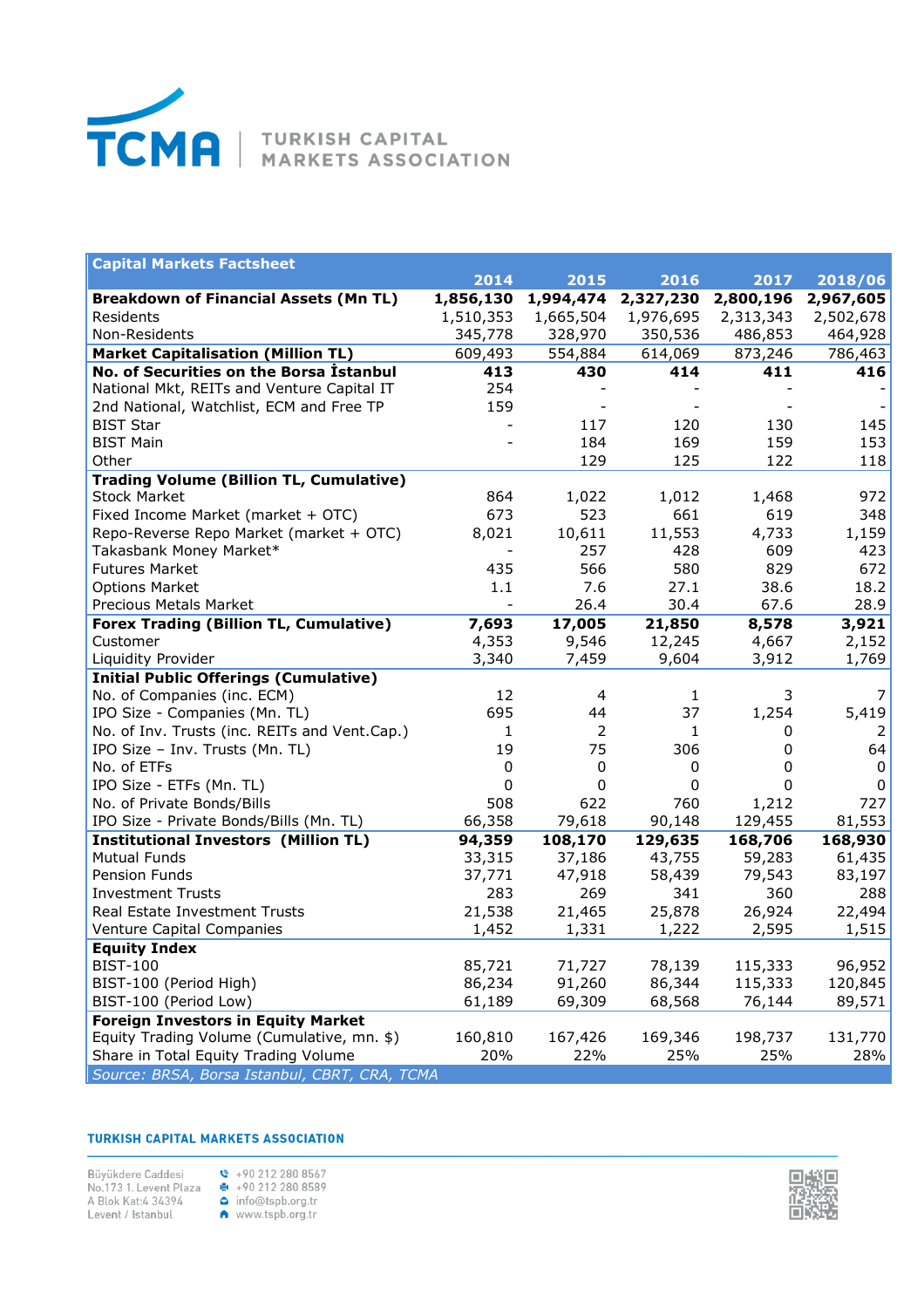

Investment funds made up TL 63 billion of the total assets under management while TL 84 billion belonged to pension funds. Asset management firms' profits rose by 71% year-on-year to TL 106 million.

| <b>TCMA Member Information</b>                    |          |          |              |
|---------------------------------------------------|----------|----------|--------------|
| <b>TCMA Members</b>                               | 2016     |          | 2017 2018/06 |
| No. of Brokerage Firms                            | 88       | 80       | 80           |
| No. of Banks                                      | 43       | 44       | 44           |
| No. of Asset Management Companies                 | 52       | 50       | 52           |
| No. of Investment Trusts                          | 9        | 9        | 9            |
| No. of Real Estate Investment Trusts              | 31       | 31       | 33           |
| No. of Venture Capital Companies                  | 8        | 8        | 7            |
| <b>Total</b>                                      | 231      | 222      | 225          |
| <b>Investment Companies' Employees</b>            | 2016     | 2017     | 2018/06      |
| <b>Brokerage Firms</b>                            | 6,478    | 4,751    | 4,828        |
| Asset Management Companies                        | 720      | 735      | 767          |
| <b>Banks</b>                                      | 210,910  | 208,280  | 208,878      |
| <b>Brokerage Firms' Financials (Mn TL)</b>        | 2016     | 2017     | 2018/06      |
| <b>Total Assets</b>                               | 21,178   | 23,057   | 24,301       |
| <b>Current Assets</b>                             | 20,109   | 21,863   | 23,034       |
| <b>Non-Current Assets</b>                         | 1,069    | 1,194    | 1,268        |
| <b>Total Liabilities and Equities</b>             | 21,178   | 23,057   | 24,301       |
| Short-Term Liabilities                            | 16,703   | 18,185   | 19,009       |
| Long-Term Liabilities                             | 139      | 146      | 154          |
| Equity                                            | 4,336    | 4,726    | 5,139        |
| <b>Total Revenues</b>                             | 2,124    | 2,510    | 1,604        |
| Operating Expenses (Net)                          | $-1,787$ | $-1,736$ | $-910$       |
| <b>Operating Profit/Loss</b>                      | 338      | 774      | 694          |
| Net Profit/Loss                                   | 483      | 799      | 695          |
| <b>Asset Management Firms' Financials (Mn TL)</b> | 2016     | 2017     | 2018/06      |
| <b>Total Assets</b>                               | 609      | 740      | 743          |
| <b>Current Assets</b>                             | 571      | 698      | 681          |
| <b>Non-Current Assets</b>                         | 38       | 41       | 62           |
| <b>Total Liabilities and Equities</b>             | 609      | 740      | 743          |
| Short-Term Liabilities                            | 49       | 66       | 57           |
| Long-Term Liabilities                             | 8        | 10       | 15           |
| Equity                                            | 552      | 664      | 671          |
| <b>Total Revenues</b>                             | 347      | 439      | 249          |
| Operating Expenses (Net)                          | $-255$   | $-274$   | $-158$       |
| <b>Operating Profit/Loss</b>                      | 105      | 165      | 91           |
| Net Profit/Loss                                   | 111      | 165      | 106          |
| Source: BRSA, Borsa Istanbul, CBRT, CRA, TCMA     |          |          |              |

#### **TURKISH CAPITAL MARKETS ASSOCIATION**

Büyükdere Caddesi \ +90 212 280 8567 No.173 1. Levent Plaza  $\frac{12}{3}$  +90 212 280 8589<br>A Blok Kat:4 34394 **C** info@tspb.org.tr<br>Levent / Istanbul **C** www.tspb.org.tr



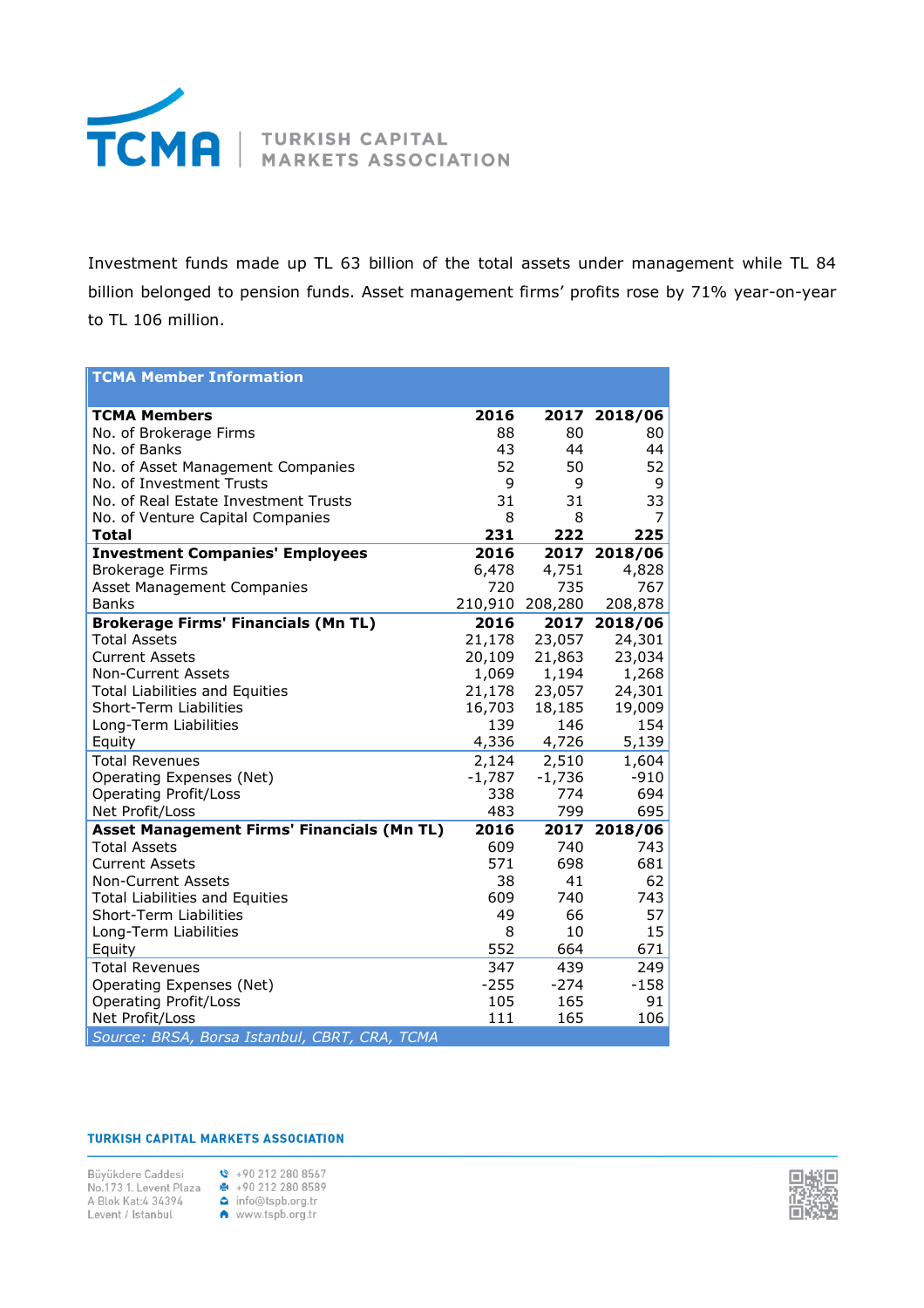

## **RECENT HIGHLIGHTS**

## **TCMA organizes 3rd Capital Markets Summit in Istanbul**

TCMA organizes numerous events throughout the year to enhance and expand the awareness of the financial markets among both its member institutions and the investing community. Turkish Capital Markets Summit, considered to be the most important and influential event in the industry thanks to its growing audience in Turkey, will be organized for the  $3<sup>rd</sup>$  time on Nov 13<sup>th</sup>-14<sup>th</sup>, 2018 with the theme "Future" in Istanbul.

Disruptive technologies transform business models and create new services as well as products in finance industry. In order to get ahead of these challenges, companies need to reshape their strategies and radically innovate for the future. During the summit, there will be concurrent sessions that cover topics ranging from AI, machine learning, the internet of things, algorithmic trading, robo-advisors. Panel participants will be high-level executives from both the private and the public sector.

Based on last year's numbers, +6,000 visitors including international and domestic investors, regulators, self-regulators, exchanges, market professionals and academics will be attend the summit. Panels and networking sessions provide exceptional opportunities for attendees to connect with peers and the summit is a great opportunity to hear and engage with the people who are shaping the industry.

Detailed information on the summit can be reached here: http://www.sermayepiyasalarikongresi.org.tr/

# **TCMA Launches Journal of Capital Markets Studies**

In an effort to enhance ties with the academia, TCMA published the very first issue of peerreviewed, international Journal of Capital Markets Studies in November 2017. The journal aims at publishing top quality research in the realm of economics and finance with specific emphasis on capital markets.

### **TURKISH CAPITAL MARKETS ASSOCIATION**

Büyükdere Caddesi No.173 1. Levent Plaza +90 212 280 8589 A Blok Kat: 4 34394 Levent / Istanbul

 $\binom{8}{1}$  +90 212 280 8567 info@tspb.org.tr www.tspb.org.tr